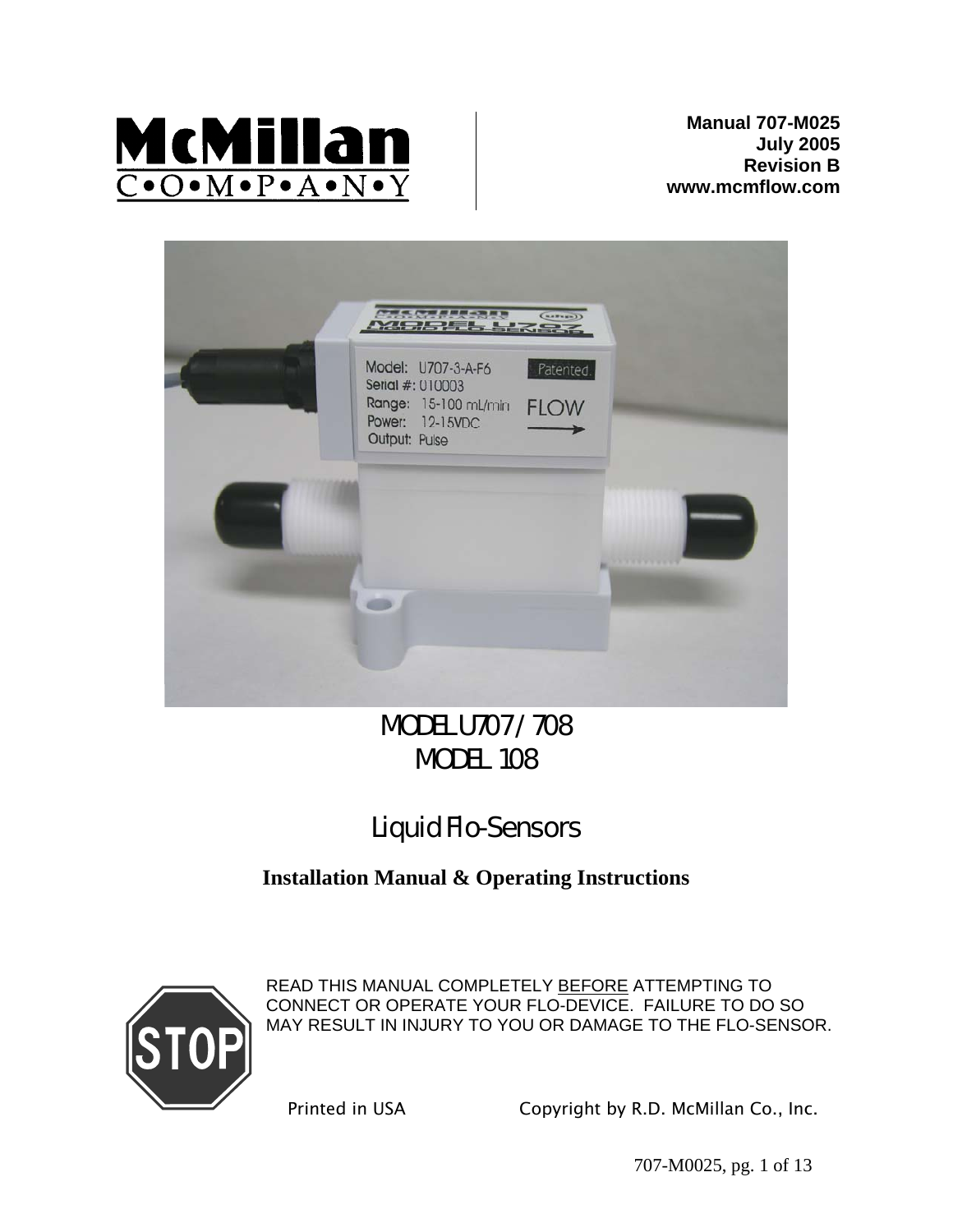# **TABLE OF CONTENTS**

| A. Introduction                                  |  |
|--------------------------------------------------|--|
| 3. Product overview and principle of operation 3 |  |
| <b>B.</b> Installation                           |  |
| C. Operation                                     |  |
|                                                  |  |
| D. Specifications                                |  |
|                                                  |  |
|                                                  |  |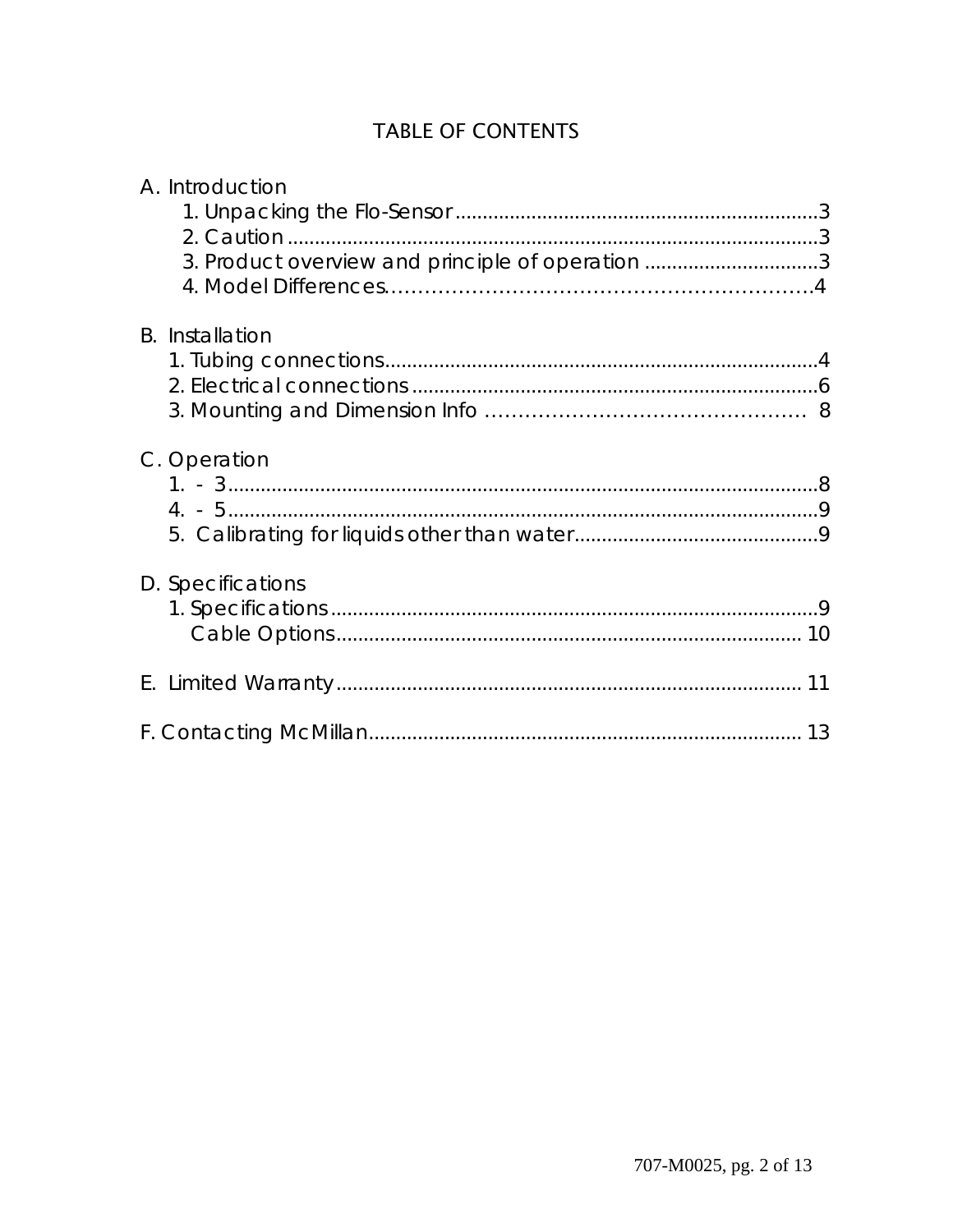# **A. Introduction**

### **1. Unpacking the Flo-Sensor**

The Flo-Sensor was packed by the manufacturer in such a way that you should receive it with no damage. If external damage is noted upon receipt of the package, please contact the shipping company immediately. McMillan Company is not liable for damage to the device once it has left the manufacturing premises.

After external inspection of the package, proceed to open the package from the top, taking care not to cut too deeply into the package. Remove all documentation. Inspect all products for concealed shipping damage. If any damage is noted, please contact the shipping company and/or McMillan Company to resolve the problem.

While unpacking the products from the shipment, please take extra care to remove all enclosed devices and documentation. Check thoroughly for cables, adapters, and other options listed on the packing slip.

## **2. Caution**

Take care not to **drop** your Flo-Sensor. Read the installation section before providing power or tubing connections to the unit. Any damage caused by improper installation or careless handling will not be repaired under warranty (see limited warranty for more details).

Note that your Flo-Sensor has been assembled, tested, and sealed under cleanroom conditions (U707/8 only). To maintain the clean condition, only open under cleanroom conditions.

## **3. Product Overview and Principle of Operation**

The Model 108 and U707/708 Liquid Flo-Sensors provide precision flow rate measurement for many low viscosity liquids.

**Principle of operation:** a microturbine rotates as the liquid passes through the Flo-Sensor. The rotation is electro-optically detected by patented technique requiring no windows. The liquid flow rate can then be precisely measured by an electronic output from the Flo-Sensor. This family of flow measurement instruments is ideal for use with most corrosive and pure liquids.

The 707 Flo-Sensor usually requires a 12 to 15VDC power supply.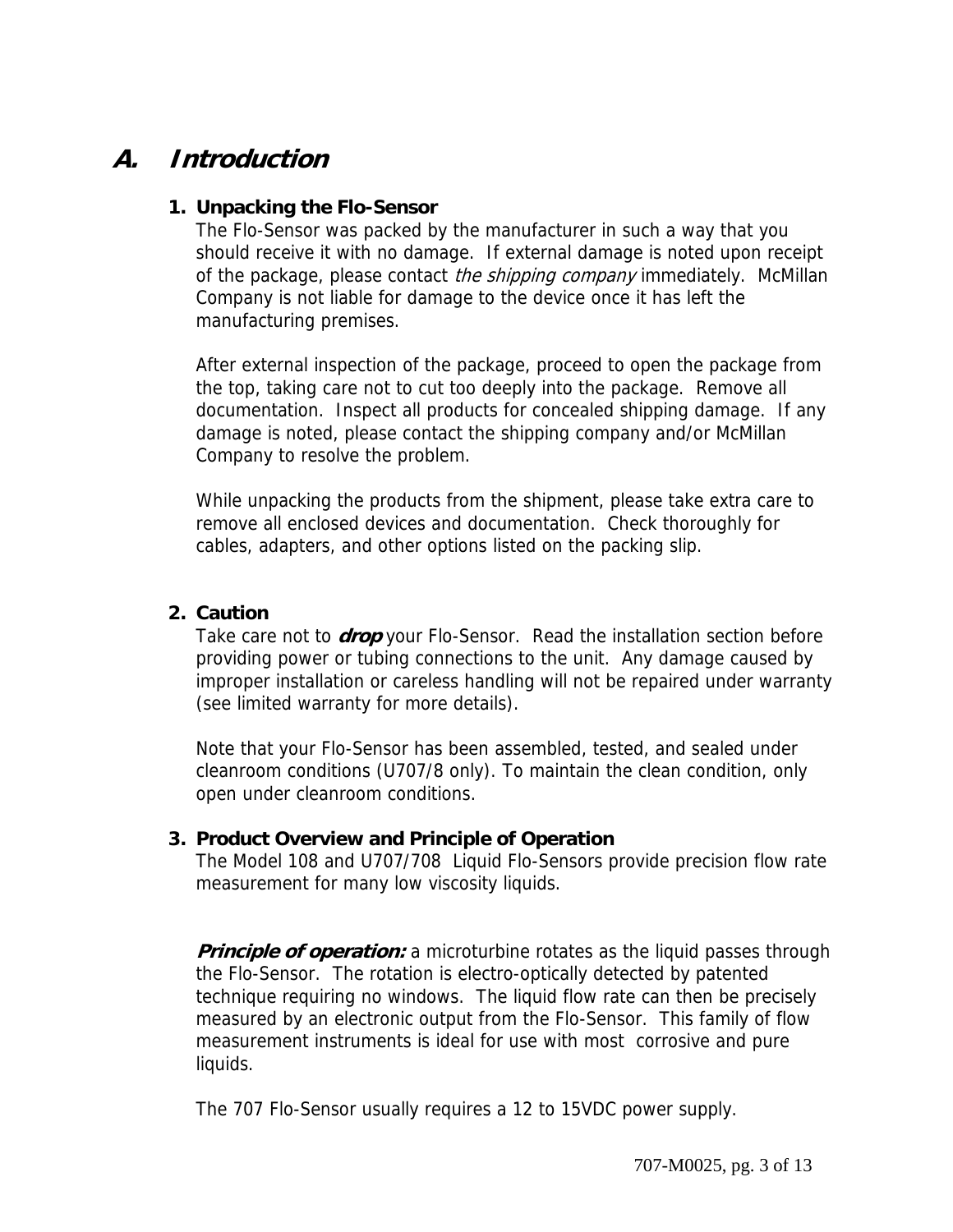Most U708 and 108 versions require 24VDC Power. (see label) The DC input is protected from accidental polarity reversal. Internal circuitry provides a flow sensor output which is in the form of a frequency "pulse" output for U707. Other versions provide 0-5V, 0-10V or 4-20 mA. The flow rate of the liquid is thus represented as a frequency (or voltage, or current). At zero flow the sensor will produce a frequency of zero Hz (or 0 volts, or 4 mA).

## **4. What is the difference between the 108 and U707/708?**

**108 –** This product is primarily designed for most chemical & industrial fluids that are compatible with PTFE wetted surfaces.

In applications where ultraclean fluids are to be used, it is recommended to upgrade to the U707 or U708.

**U707/708 –** This product is designed for ultra-high-purity (UHP) applications. It features additional cleaning and clean room assembly, test & packaging. It is also suitable for concentrated acids and alkalis, as well as solvents or other UHP fluids.



# **B. Installation**

### **1. Tubing Connections**

The Flo-Sensor provides male flare connections or some Models provide 1/4" FNPT connections. Flare nuts for flare Models are required to facilitate installation – they may be ordered as options from McMillan or may be provided by the customer. FNPT Models require ¼" MNPT fittings (usually made from PFA)

The flow direction of the flow Sensor is clearly marked on the label. Flare connections are either ¼", 3/8", or ½" depending on flow range (see specifications for size). Flare connections are designed to mate to standard Fluoroware/Entegris-type PFA flare fittings.

For best results, keep tubing I.D. as large as possible to avoid restrictions and turbulence. Keep flow restrictions and valves as far away from the sensor as possible to minimize turbulence (especially at the inlet to Flow-Sensor).

The outlet tubing should be elevated above the outlet port to allow any air that may accumulate inside the sensor to more easily escape. For this reason, the flow connections should never be pointed down, but either level or at an upward angle from the ground. Alternately, provide an upward loop in the exit tubing before going down below the sensor outlet.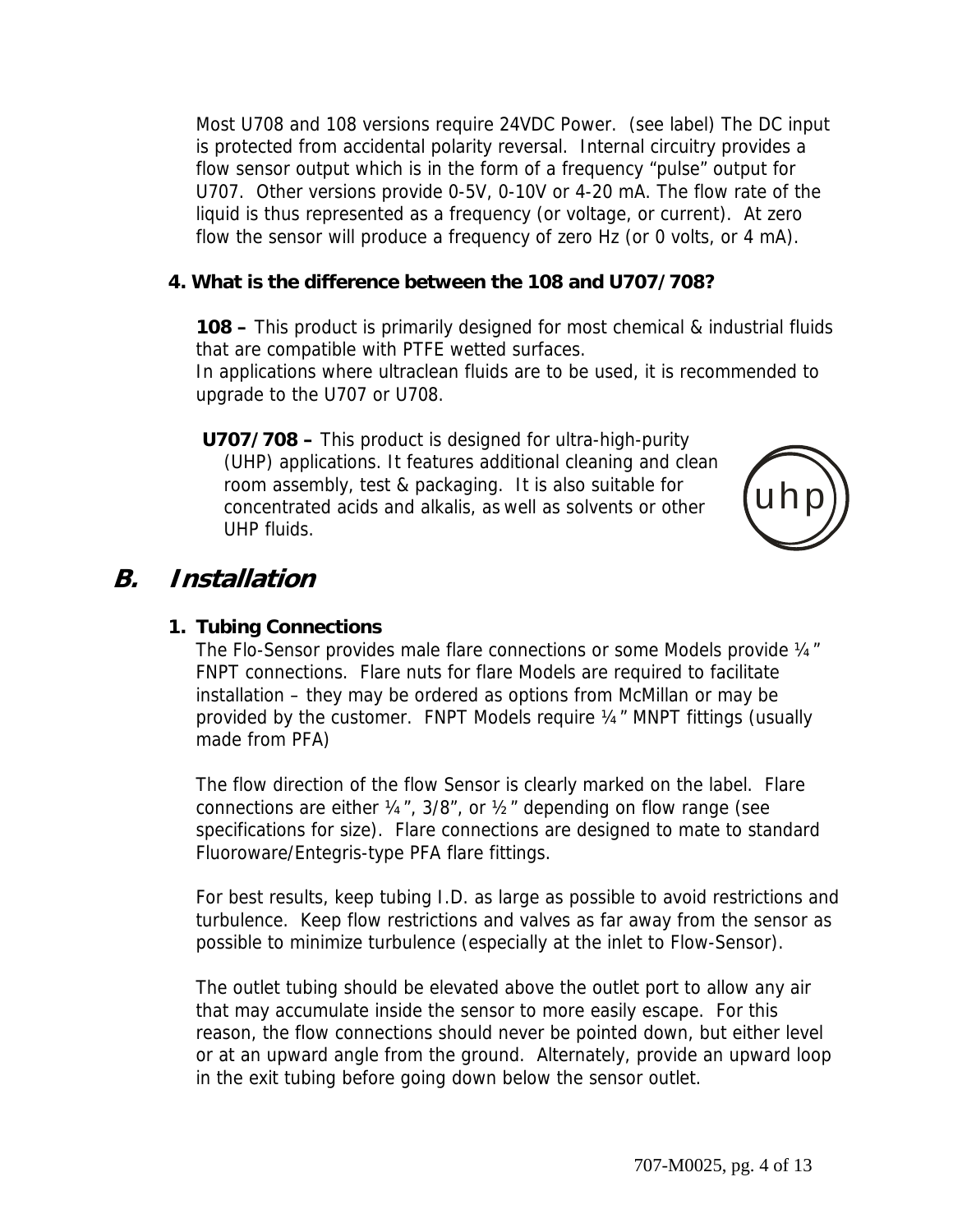As long as the outlet tubing is elevated above the sensor and air/gas is expelled, the Flo-Sensor can be mounted in any orientation. Straight lengths of tubing are not required before or after the Flo-Sensor.

Care should be taken to eliminate as much air or gas from the liquid flow path as possible. Once the unit is connected in the flow path, air or gas should be removed from the Sensor by alternately blocking and releasing the outlet (to build pressure in the lines and then suddenly release it). It may be possible to either pinch or kink the outlet tubing for 5 seconds, then release for 5 seconds, and so on until no more air bubbles are released from the unit. For flow rates above 1 L/min the gases are more readily expelled due to motion of the liquid through the flow path. At low flow rates gas bubbles can lodge along the insides of the tubing and inside the Flo-sensor, and will take more effort to remove.

The maximum recommended system pressure the Flo-Sensor can safely handle is 80 psig<sup>\*</sup>. Any pressure higher than 80 psig could result in leakage and injury to the operator.

\* unless otherwise indicated on calibration data sheet

Required differential pressure decreases exponentially with decrease in flow rate; to calculate minimum required differential pressure at a certain flow rate, use the formula:

$$
DP = (YourFlow \div MaxFlow)^2 \times MinDP
$$
 where:

DP = minimum required differential pressure at YourFlow YourFlow = flow rate (in mLpm or Lpm) where you wish to calculate DP MaxFlow = 100% rated flow rate for your Flo-Sensor (in same units at YourFlow) MinDP = Minimum differential pressure required at 100% rated flow (see chart above) in psid

**For example:** You have a Flo-Sensor with a 100-**1000** mLpm range. The recommended differential pressure for maximum flow, according to the test data, is **8** psid. You wish to calculate the minimum pressure drop at **200** mLpm. Your formula would be:

 $DP = (200 \div 1000)^2 \times 8$  or  $DP = 0.32$  psid @ 200 mLpm

All Flo-Sensors follow this general graph for pressure drop (minimum differential pressure required) vs. flow: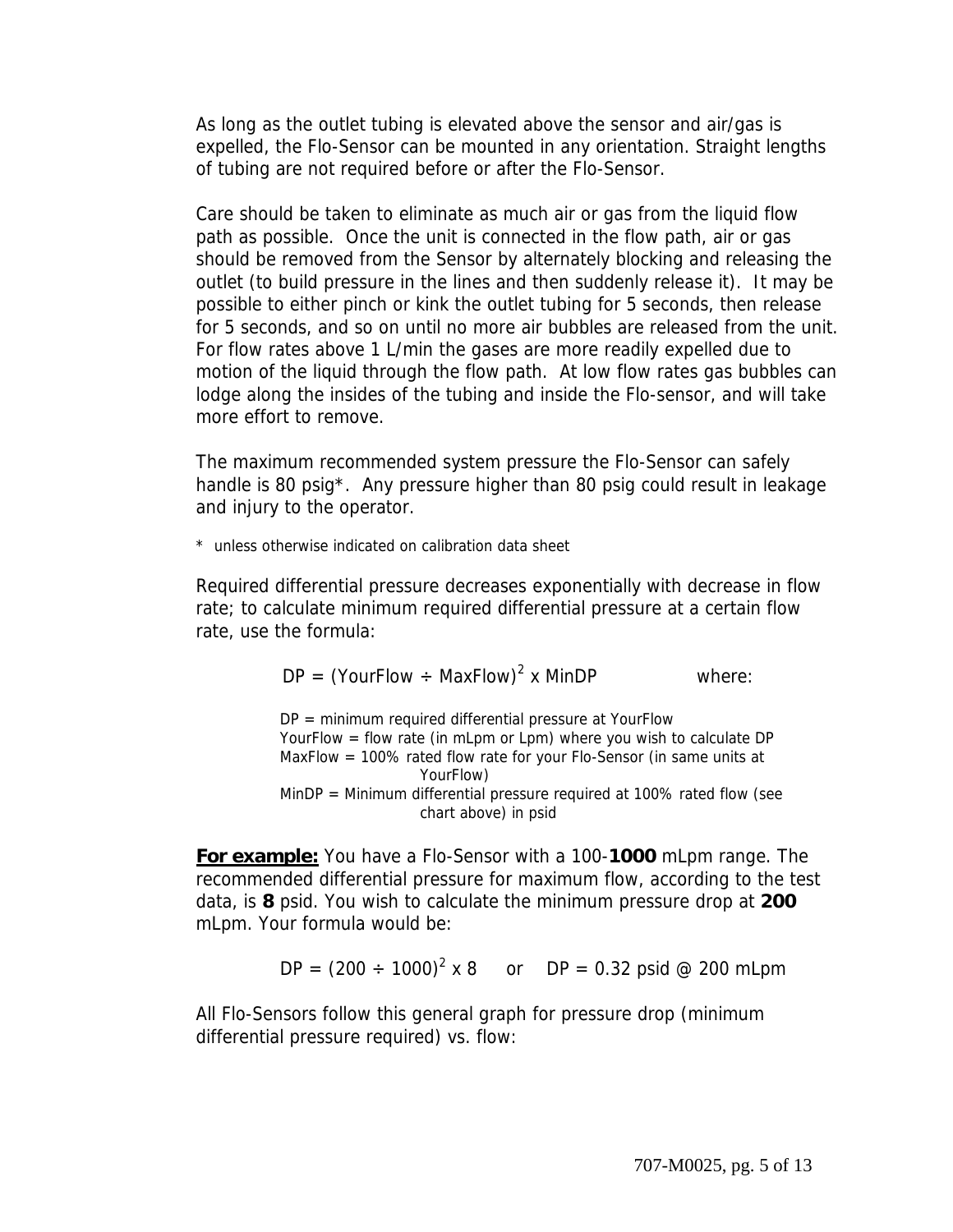

Differential pressure, or pressure drop, in a system is cumulative. If for example the inlet pressure starts with 30 psig of supply pressure, yet if other components in the same path have a pressure drop that has a total of 28 psid – leaves only 2 psid pressure for the Flo-Sensor. Either the supply pressure would have to be increased, and/or a source of pressure drop would have to be eliminated.

### **2. Electrical Connections**

CAUTION: Mis-wiring of the Flo-Sensor may cause damage to the unit. Please read instructions carefully! Applying AC voltage (115VAC or 230VAC) to the Flo-Sensor will cause damage! Applying DC voltages above label indication will cause damage. Power supply leads are protected from accidental reversal of voltage applied.

## **A regulated, stable, low noise power supply will work best.**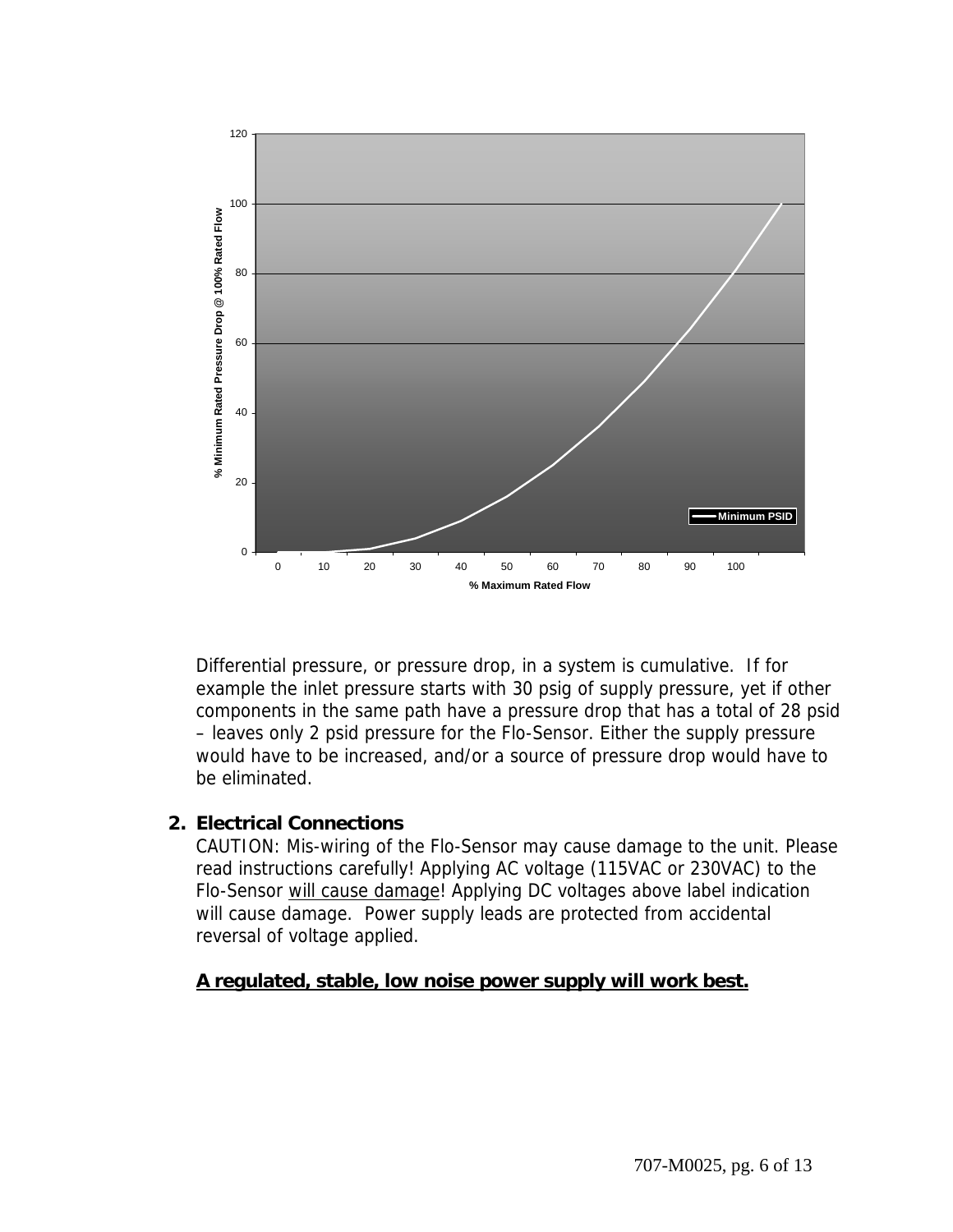An optional cable is required to make electrical connections. There are 2 different color codes for 2 different styles of cables.



**CABLE with CONNECTOR OPTIONAL PTFE CONNECTOR COVER** 

When wiring is completed, insert cable connector into receptacle on the Inlet end of the Flo-Sensor. Make sure it snaps and locks into place. **To remove the cable, simply squeeze in on "ears" of the cable connector very close to the Flo-Sensor and then pull away carefully.** 

**\*\*\*\* Squeeze points are generally at 12 & 6 o'clock locations.** 

# **PULSE OUTPUT MODELS**

| <b>CABLE</b>   | <b>DESCRIPTION</b>      | Pulse Output (U707)                |
|----------------|-------------------------|------------------------------------|
| Pin#           | <b>Description</b>      | <b>Notes</b>                       |
| 6              | $RED$ Power +           | Power Input Positive** 12 to 15VDC |
| 2 <sup>1</sup> | BLACK Common -          | Use as common for pin $#1$ output  |
| 5              | WHITE (or ORG) Output   | Pulse Output (frequency)           |
| $\overline{3}$ | (GRN (or Brown) - extra | (**Some versions may use 24V)      |
|                | GND)                    |                                    |
|                |                         |                                    |

 **4-20 mA option Output**

| <b>CABLE</b>   | <b>DESCRIPTION</b>      | Output                       |
|----------------|-------------------------|------------------------------|
| Pin#           | <b>Description</b>      | <b>Notes</b>                 |
| 6              | $RED$ Power +           | Power Input Positive 24 VDC  |
| 2 <sup>1</sup> | BLACK Common -          | Power negative - Gnd         |
| 5              | WHITE Output            | Output $-4$ to 20 mA         |
| $\overline{4}$ | <b>GREEN Output Gnd</b> | Use as return Gnd for Output |
|                |                         |                              |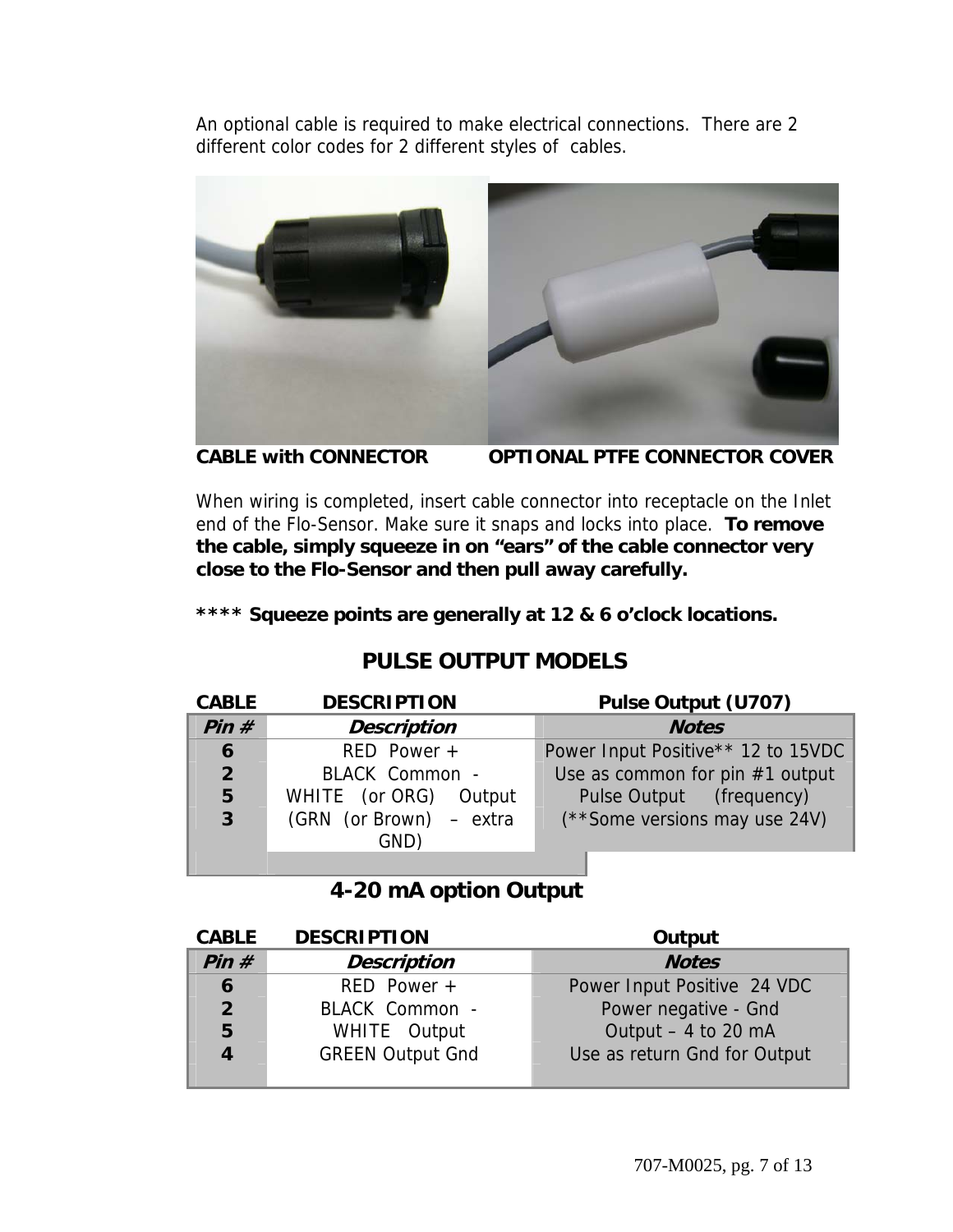## **0-5V or 0-10V Outputs**

| <b>CABLE</b>   | <b>DESCRIPTION</b> |        | Output                       |
|----------------|--------------------|--------|------------------------------|
| Pin#           | <b>Description</b> |        | <b>Notes</b>                 |
| 6              | $RED$ Power $+$    |        | Power Input Positive 24 VDC  |
| 2 <sup>2</sup> | BLACK Common -     |        | Power negative - Gnd         |
| 5              | WHITE (or Org)     | Output | Output - Voltage 5 (or 10V)  |
| $\overline{3}$ | GREEN (or Brown)   | Gnd    | Use as return Gnd for Output |
|                |                    |        |                              |

## **3. Mounting the Flo-Sensor**

The Flo-Sensor should be mounted preferably in a dry, moisture free location. The outer sealed case can protect against some wet location situations, yet more dry clean environment is recommended. Two mounting ears 1/2 " thick (polypropylene) are provided. See drawings below.



# **C. Operation**

- **1. Use for LIQUIDS ONLY**
- **2. Do not purge with gas or air damage may result!**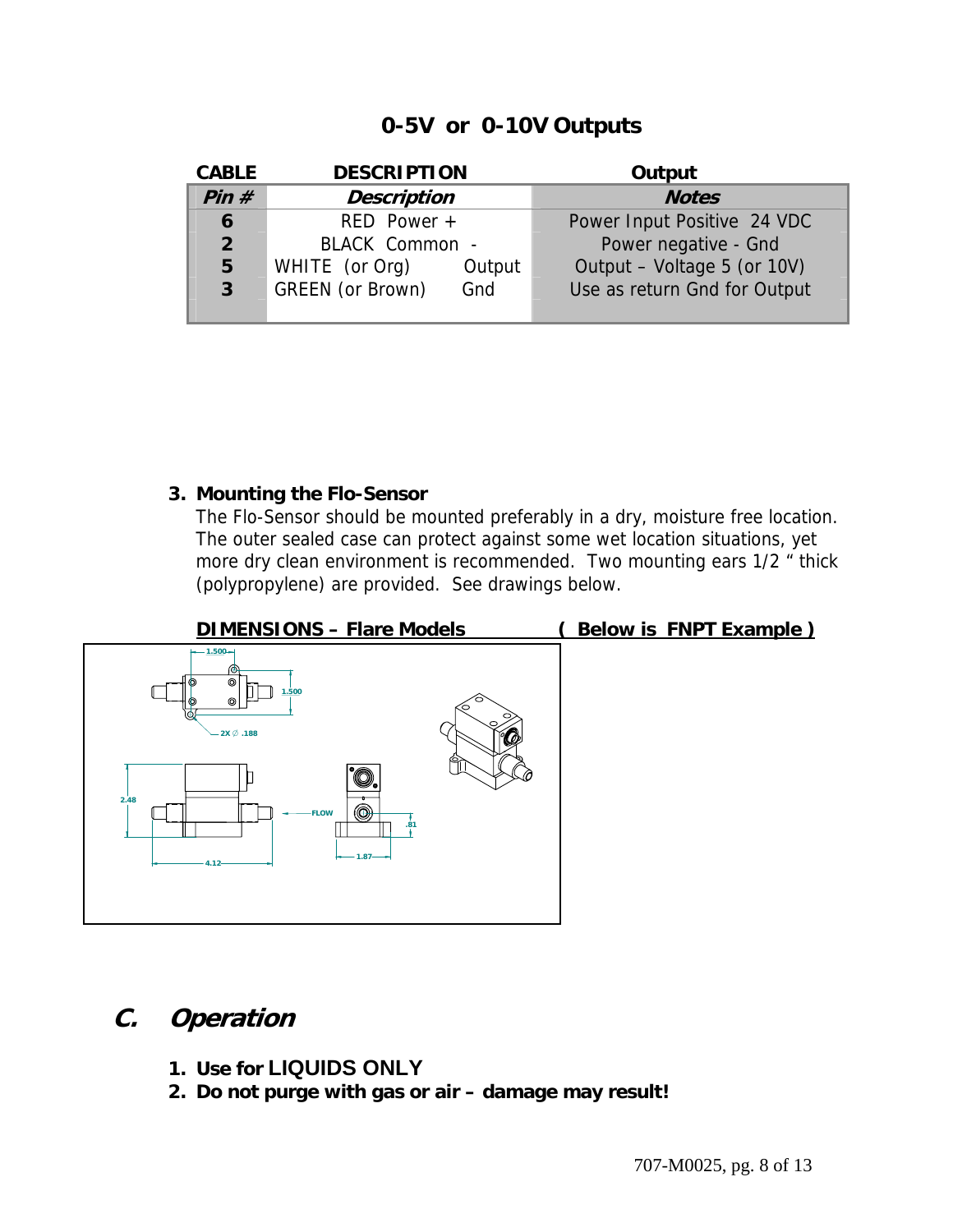- **3. Calibration data is obtained with deionized water testing.**
- **4. No adjustments are necessary.**
- **5. No maintenance is required other than periodic cleaning and flushing with a clean liquid to remove deposits/residues from measured chemicals**

## **6. Calibrating for liquids other than water**

All Flo-Sensors come precalibrated from the factory for deionized water. Most low viscosity liquids will produce similar results to water. If you will be measuring a fluid other than deionized water, to obtain maximum accuracy you must determine the calibration when flowing that specific fluid.

The unit should be set to produce flow at 100% rated flow. Once the flow rate has stabilized, use a primary standard (i.e., accumulation over time with stopwatch and graduated cylinder, or total weight over time with stopwatch and weight scale) to establish calibration. Several test points can be done in a similar manner. Record the output frequency at each test point.

Disassembly of the Flo-Sensor itself is not recommended. Doing so will void the warranty.

# **D. Specifications**

**Patents: 5,728,949 and 5,542,302 and others apply.** 

### **1. Specifications**

Accuracy, including Linearity & Hysteresis ±1.0% Full Scale Typical\*

**Repeatability** 

 $\pm 0.20\%$  Full Scale Typical\* (based on data accumulated over thousands of cycles) Power Requirements (always read labels)

 12 - 15 VDC; 0.1 A peak, 60 mA typical or (24V models 0.1A) Pressure Rating

Over pressure limit is 80 psig (5.4 bar).

Recommended maximum pressure is 60 psig (4.08 bar)

### Temperature Rating

Standard fluid temperature range (internal): 5 to 60°C \*\*

Option Code "HT" fluid temperature range (internal): 5 to 80°C \*\*

Ambient environment range (external): 0 to 50°C

Storage range: -10 to 70°C

Materials of Construction

Wetted parts - PTFE, sapphire, Kal-Rez®

Exterior surfaces - PTFE, polypropylene, PVC or FEP-jacketed cable,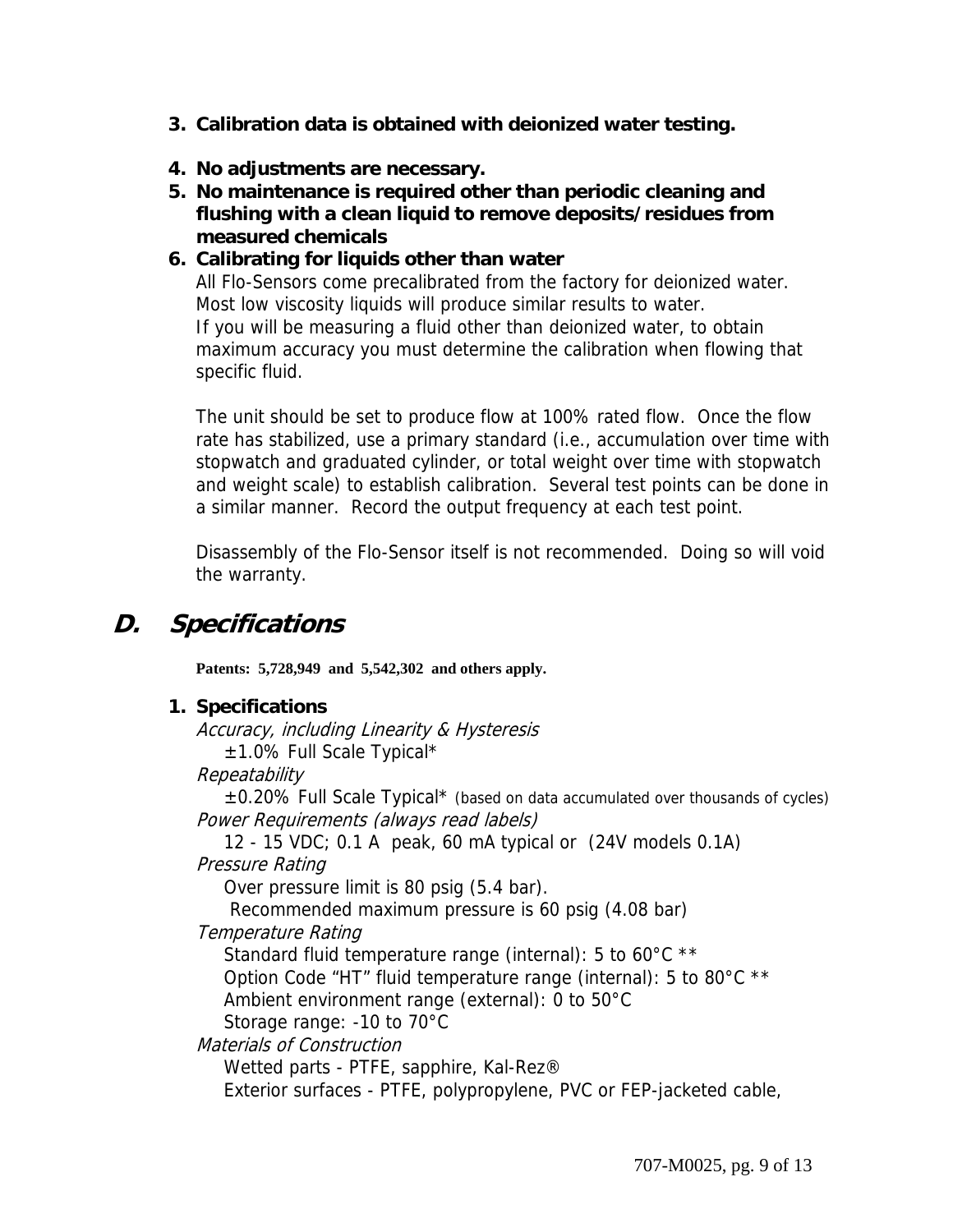#### Viton® seals for external cover

### Recommended Filtration

25 microns or less

### Compatible Fluids

Most all liquids compatible with wetted materials.

 Contact the factory for calibration information on fluids with very high viscosities.

### **Output**

PULSE

 Typical full scale output pulse rate (Hz) is approx. 200 to 400Hz. Exact calibration points are provided with each Flo-Sensor.

Output pulse is approx. a total height of  $(V+$  Power minus 1 volt) Voltage/Current

> Available as 0-5V with 2.K min load, 0-10V with min 5K load Or as 4-20 mA output with max. 500 ohm loads for the loop.

#### Reliability

 Testing shows no long-term performance degradation with deionized water at room temperature.

Reliability tests are ongoing. Microturbine flow sensor

life is over 50,000 hours MTBF

### Flow Connections

PTFE male flare-type connections for flare units. If PVDF flare nuts are required, add option code "FN".

Some models (ie M108) use ¼" FNPT connections.

Electrical Connections

## **CABLE OPTIONS**

- 1) PVC jacket cable with connector Lengths: 6 ft, 12 ft.
- 2) FEP-jacketed cable with connector Lengths: 6 ft, 12 ft.
- 3) Connector PTFE Cover (photo see pg. 7) **contact factory for custom cable lengths.**

### Packaging

Final packaging performed in Class 100 environment for UHP versions.

\*Full Scale is from 10% to 100% of rated flow (except range 3, which is 15 to 100%). Linearity is best fit straight line. All calibrations performed with deionized water.

\*\*Temperature affects fluid viscosity, and changes in viscosity will have effect on full scale output. Zero is unaffected by temperature.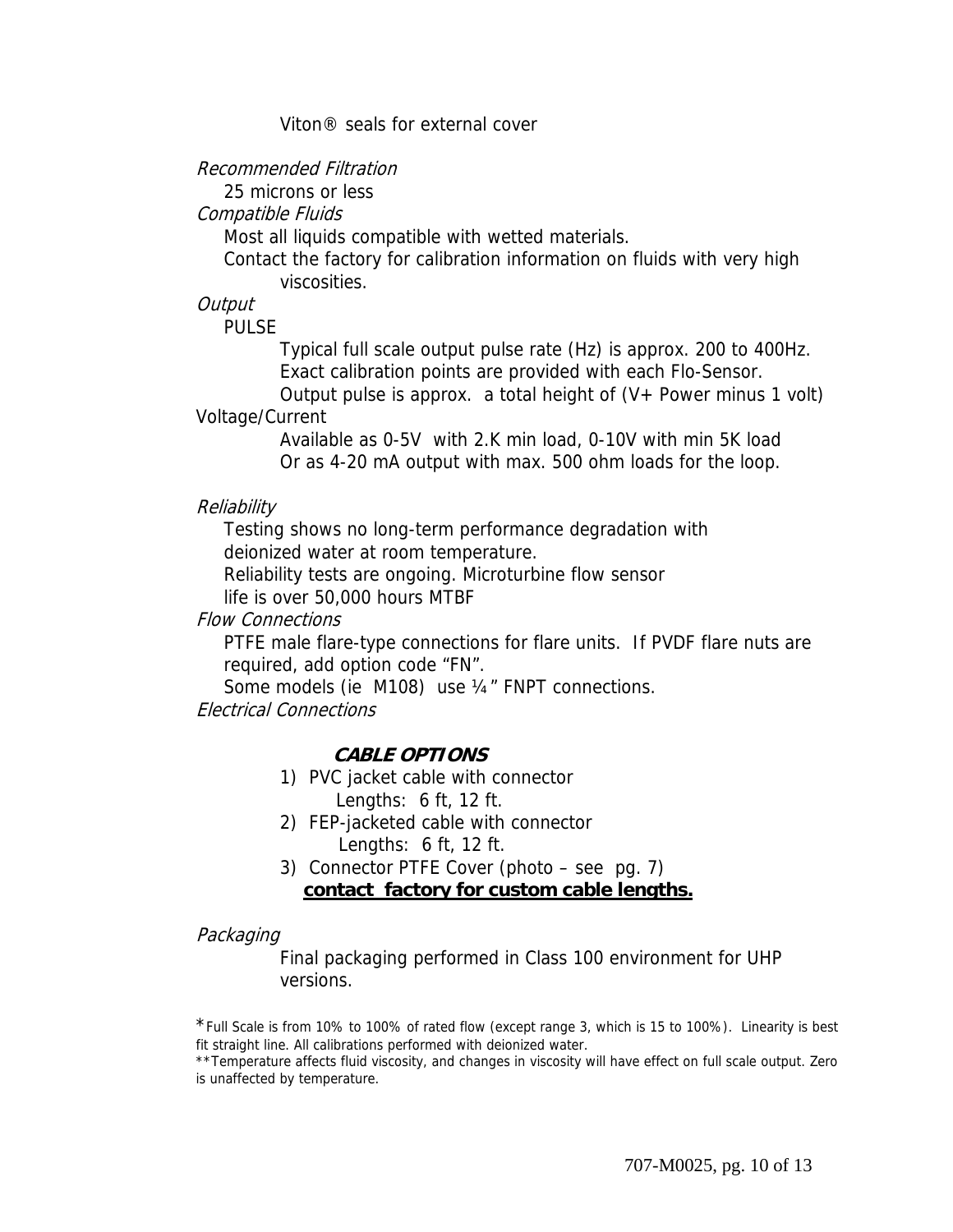**CE Declaration of Conformity**: Complies to 89/336/EEC and FCC 47 CFR, Part 15 Subpart B, Class A: ANSI C63.4, EN 61326-1, EN 61000-4-2, EN 61000-4-3, EN 61000-4-4, EN 61000-4-5, EN 61000-4-6

# **E. Limited Warranty**

#### DURATION OF LIMITED WARRANTY, MATERIALS & WORKMANSHIP

R.D. McMillan Co., Inc., hereinafter referred to as "McMillan", warrants these products and their associated standard accessories manufactured by McMillan and supplied hereunder, to be free from defects in materials and workmanship for a period of twelve (12) months from the date of shipment to the customer when installed, serviced and operated in its recommended environment. This warranty is not affected in any part by McMillan providing technical support or advice.

Replacement parts are warranted to be free from defects in material or workmanship for ninety (90) days or for the remainder of the Limited Warranty period of the McMillan product in which they are installed, whichever is longer. Parts not installed by factory authorized service centers may void the warranty.

#### PRODUCT RETURNS

#### **(a) General Policy:**

Any product or parts determined by McMillan's inspection to have failed per this warranty, will at McMillan's option, be repaired or replaced with an equivalent or comparable product without charge. McMillan's obligation hereunder shall be limited to such repair and/or replacement and shall be conditional upon McMillan's receiving written notice of any alleged defect within ten (10) days of its discovery. The customer will, however, be responsible for returning the product to McMillan's manufacturing facility in Georgetown, Texas, U.S.A., and for assuming the cost of removing the original product and reinstalling the repaired or replaced product. A written specific explanation of the problem must be included with each returned product. Returned goods should be properly packaged to prevent

shipping damage and shipped prepaid to McMillan.

#### **(b) Safety Requirements:**

For safety reasons, McMillan must be advised of any hazardous fluid or toxic materials that were in or on the product to be returned. Customer must certify in writing that all such hazardous, corrosive or toxic substances have been completely removed, cleaned or neutralized from the returned product prior to shipment to McMillan. McMillan shall hold the returned items pending receipt of customer's statement for defect and certification of cleanliness of returned items, provided that, prior to such receipt, risk of loss of returned items shall remain with customer. Flow sensors, flow meters and flow Sensors must be thoroughly cleaned to remove any toxic, corrosive or hazardous fluids that may internally remain therein before shipping product to McMillan.

#### **(c) Shipping Requirements:**

Customer is responsible for all shipping charges (except for those products under warranty, in which cases customer shall bear the cost of inbound shipping as described herein below, and McMillan shall bear the cost of outbound shipping). Customer is responsible for the costs of out of warranty repairs and/or recalibration. McMillan will ship items repaired under warranty back to customer by the most economical shipping means. Expedited shipping methods may be available at customer's expense. All returned items shall be returned to a McMillan authorized service center., freight prepaid, accompanied or preceded by a particularized statement of the claimed defect and with a clearly readable Returned Material Authorization ("RMA") number affixed to the shipping label. Contact McMillan Customer Service Department for RMA number. Warranty claims shall be made only by using the McMillan's Returned Material Authorization form, completely filled out and returned to McMillan in accord with McMillan's Product Return Policy and Procedure Form.

 Contact McMillan's Customer Service Department as follows for instructions: Telephone calls in U.S.A. ( CST ) 1-800-861-0231 or Outside U.S.A. 512-863-0231 Or Fax: 1-512-863-0671 or e-mail: sales@mcmflow.com

#### DESIGN, PROCESS and MANUFACTURING CHANGES

McMillan may make changes in the design or manufacture of any products sold hereunder without incurring any obligation to incorporate such changes into products manufactured prior to incorporation of such design or manufacturing changes. McMillan reserves the right to make design or manufacturing changes without prior notice. McMillan products and replacement parts are manufactured using new materials or new and equivalent to new in appearance, performance and reliability. Due to continuous research, testing, product improvements and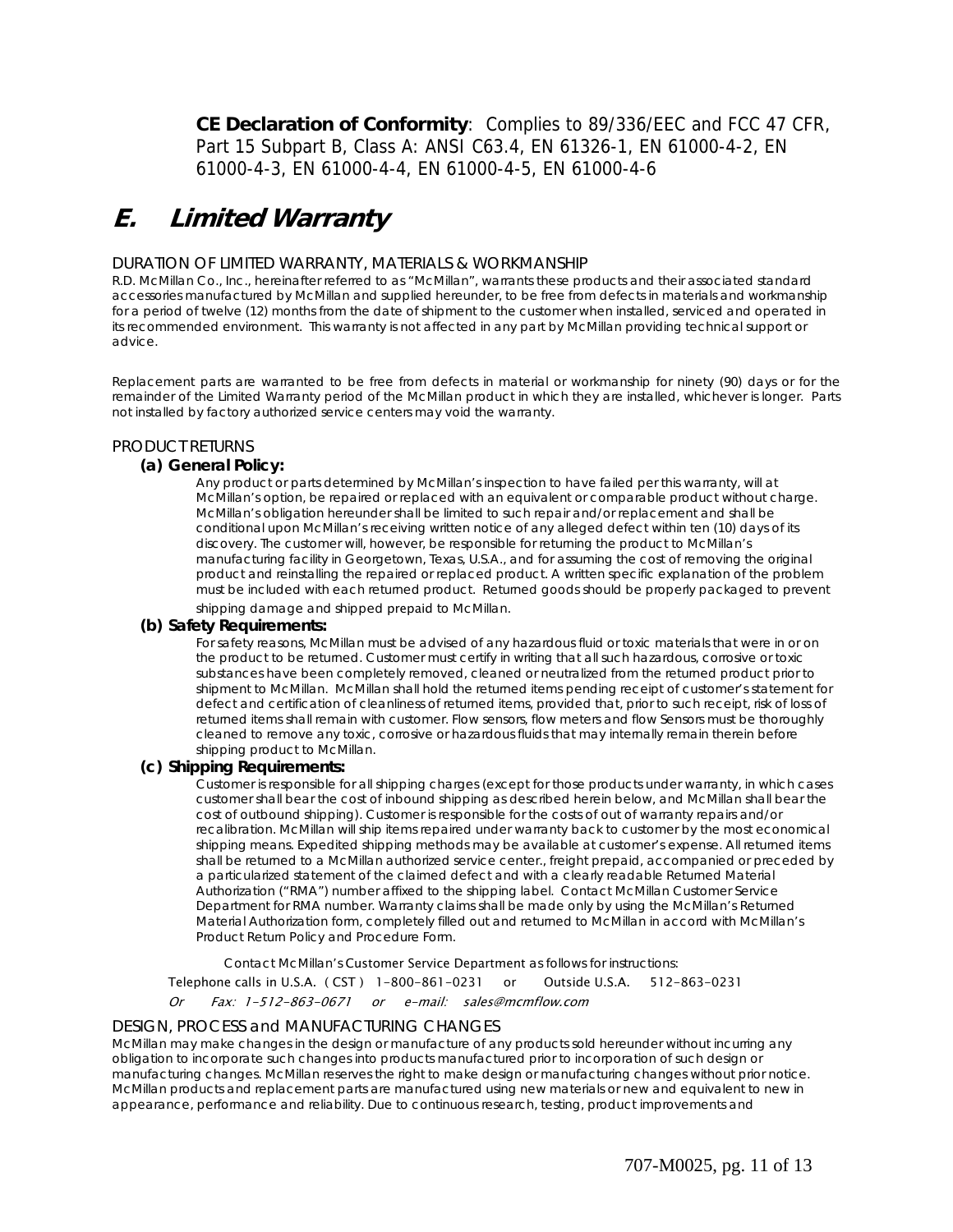enhancements, McMillan reserves the right to change product specifications without notice, except to the extent an outstanding bid obligation exists.

#### LIMITATION of LIABILITY

Except as expressly set forth in this limited warranty, McMillan makes no other warranties or conditions, express or implied, including any implied warranties of merchantability and fitness for a particular purpose. McMillan expressly disclaims all warranties and conditions not stated in this limited warranty. Any implied warranties that may be imposed by law are limited in duration to the limited warranty period. Buyer/customer agrees that models or samples shown to buyer/customer were merely used to illustrate the purchased product and not to represent, promise or guarantee that any purchased products delivered hereunder would conform to such models or samples. McMillan's distributors or sales representatives have no authority to give warranties beyond those provided in this limited warranty.

If customer's product fails to work as warranted herein, customer's sole and exclusive remedy shall be the repair or replacement at McMillan's option. McMillan is not liable for any damages caused by the product or the failure of the product to perform, including any lost profits or savings, incidental or consequential damages. McMillan is not liable for any claim made by a third party or made by a buyer for a third party. No actions arising out of sale of the products sold hereunder or this limited warranty may be brought by either party more than two (2) years after the cause of action accrues. This limitation of liability applies whether damages are sought, or a claim made, under this limited warranty or as a tort claim (including negligence and strict product liability), a contract claim, or any other claim. This limitation of liability cannot be waived or amended by any person. This limitation of liability will be effective even if customer has advised McMillan or an authorized representative or distributor of McMillan of the possibility of any such damages

This limited warranty gives customer specific legal rights. Customer may also have other rights that may vary from state to state or country to country. Customer is hereby advised to consult applicable state or country laws for a full determination of customer's rights.

#### EXCLUSIONS FROM WARRANTY

this limited warranty provided herein shall not apply to any product which:

- (1) has been repaired or altered outside of McMillan's factory (or authorized service center) in any way so as, in McMillan's judgment, to affect such purchased item's reliability or performance.
- (2) has been subject to misuse, mishandling, negligence, accident, or acts of God.
- (3) has been operated other than in accordance with the printed instructions prepared by McMillan and provided by McMillan with the product.
- (4) has been returned to McMillan after more than thirty (30) days following the date of the alleged product failure.
- (5) has been returned to McMillan without complying with the Safety Requirements or the Shipping Requirements contained herein.
- (6) requires calibration and/or routine maintenance, unless this calibration or routine maintenance is required as a result of a product failure that is covered under terms of this warranty.
- (7) are consumable parts, such as filter elements, batteries or tube fittings.
- (8) requires replacement or repairs resulting from buyer's improper choice of product flow range, or require repair or replacement due to buyer subjecting product to corrosive fluids or other fluids not suited for use in product
- (9) has flow passages clogged due to failure to use a filter to protect product from particulates in fluid flow stream, or other cause to produce clogged passages
- (10) has been operated outside of recommended specifications (such as voltage, temperature, or flow range, etc.)
- (11) has been damaged as a result of gross over-speeding , or prolonged over-speeding of the micro-turbine wheel
- (12) has been damaged as a result of severe sudden impact forces (example: dropping the product)

#### METHOD OF SETTLEMENT OF ANY CLAIMS, DISPUTES AND CONTROVERSIES

The provisions of this warranty are severable and if one or more provisions are deemed invalid, the remaining provisions shall remain in effect. Further, in the event that any provision is held to be over broad as written, such provision shall be deemed amended to narrow its application to the extent necessary to make the provision enforceable according to applicable law and shall be enforced as amended. This warranty shall be construed and interpreted in English.

All claims, disputes and controversies arising out of or relating in any way to claims under any warranties, either express or implied (including implied warranty of merchantability), or claims based on any consumer protection act or deceptive trade practice act, contract, tort, statute, or common law, or any alleged breach, default, and/or misrepresentation, will be resolved by means of final and binding arbitration. This limited warranty, including any contests to the validity or enforceability of this limited warranty, shall be finally settled by arbitration under the Rules of Conciliation and Arbitration of the International Chamber of Commerce by one or more of its arbitrators appointed in accordance with the Rules, and judgment upon award rendered may be entered in any court having jurisdiction thereof. The place of arbitration